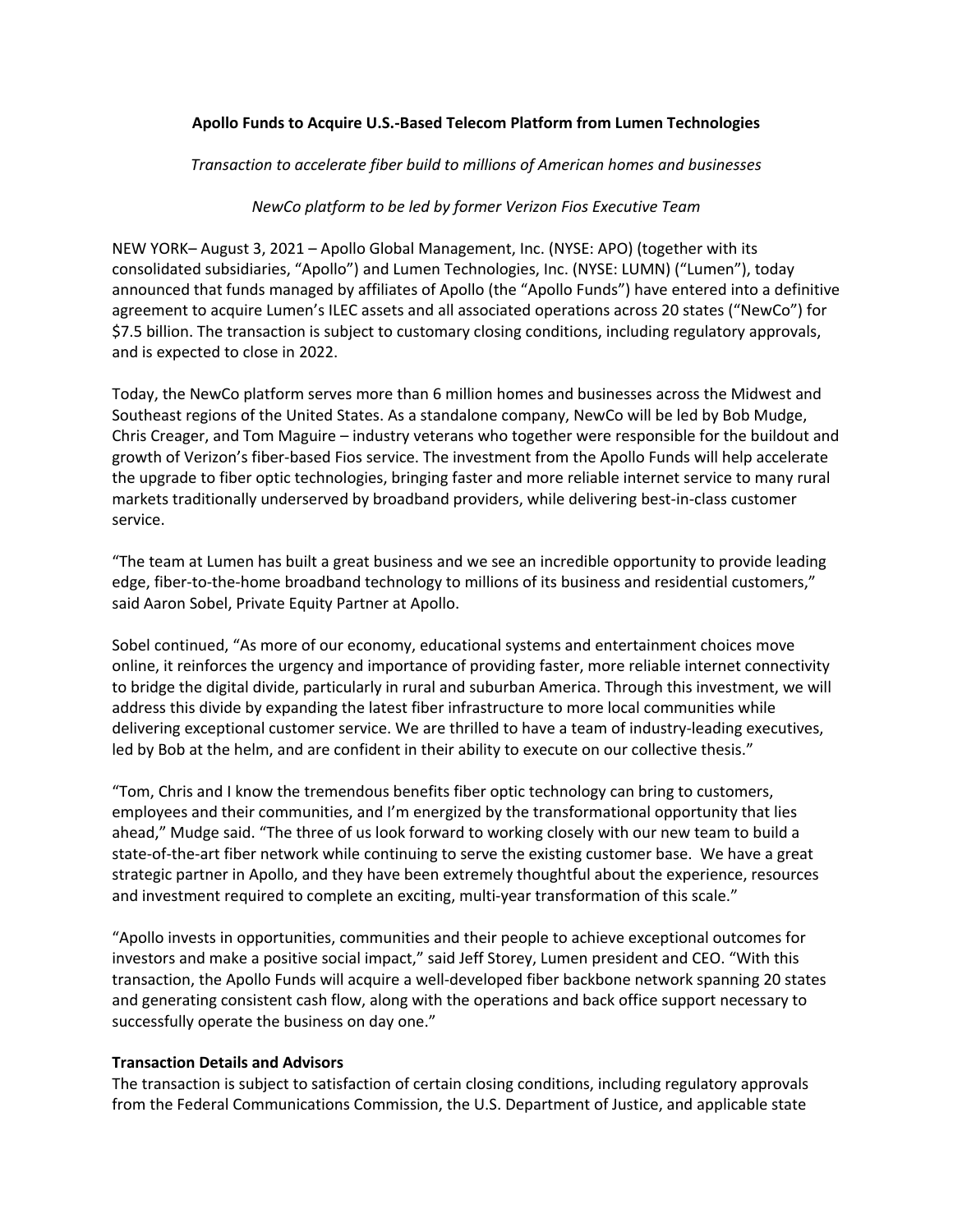regulatory agencies. Lumen will continue to operate all assets and serve all customers until the transaction closes, which is expected in 2022.

Advisors to the Apollo Funds include Barclays, Credit Suisse, Deutsche Bank, LionTree, and Mizuho as financial advisors; Altman Solon as telecommunications, media and technology consultant; and Paul, Weiss, Rifkind, Wharton & Garrison LLP as lead legal counsel, together with Jenner & Block LLP and Morgan Lewis & Bockius LLP as regulatory counsel.

Citi, Goldman Sachs, Bank of America and Morgan Stanley acted as financial advisors to Lumen, and Jones Walker LLP is acting as its legal counsel.

# **About Apollo**

Apollo is a high-growth, global alternative asset manager. We seek to provide our clients excess return at every point along the risk-reward spectrum from investment grade to private equity with a focus on three business strategies: yield, hybrid and opportunistic. Through our investment activity across our fully integrated platform, we serve the retirement income and financial return needs of our clients, and we offer innovative capital solutions to businesses. Our patient, creative, knowledgeable approach to investing aligns our clients, businesses we invest in, our employees and the communities we impact, to expand opportunity and achieve positive outcomes. As of March 31, 2021, Apollo had approximately \$461 billion of assets under management. To learn more, please visit www.apollo.com.

### **Forward-Looking Statements**

This communication and other written or oral statements made by or on behalf of Apollo contains forward-looking statements. In particular, statements using words such as "may," "seek," "will," "likely," "assume," "estimate," "expect," "anticipate," "intend," "believe," "do not believe," "aim," "predict," "plan," "project," "continue," "potential," "guidance," "foresee", "might", "objective," "outlook," "trends," "future," "could," "would," "should," "target," "on track" or their negatives or variations, and similar terminology and words of similar import, generally involve future or forward-looking statements. Forward-looking statements reflect Apollo's current views, plans or expectations with respect to future events and financial performance. They are inherently subject to significant business, economic, competitive and other risks, uncertainties and contingencies. The inclusion of forward-looking statements in this or any other communication should not be considered as a representation by Apollo or any other person that current plans or expectations will be achieved. Accordingly, you should not place undue reliance on any forward-looking statement. Forward-looking statement speak only as of the date on which they are made, and Apollo undertake no obligation to publicly update or revise any forward-looking statement, whether as a result of new information, future developments or otherwise, except as otherwise required by law.

# **Contact Information**

# **Apollo**

# **For Investors**

Peter Mintzberg, Head of Investor Relations Apollo Global Management, Inc. (212) 822-0528 APOInvestorRelations@apollo.com